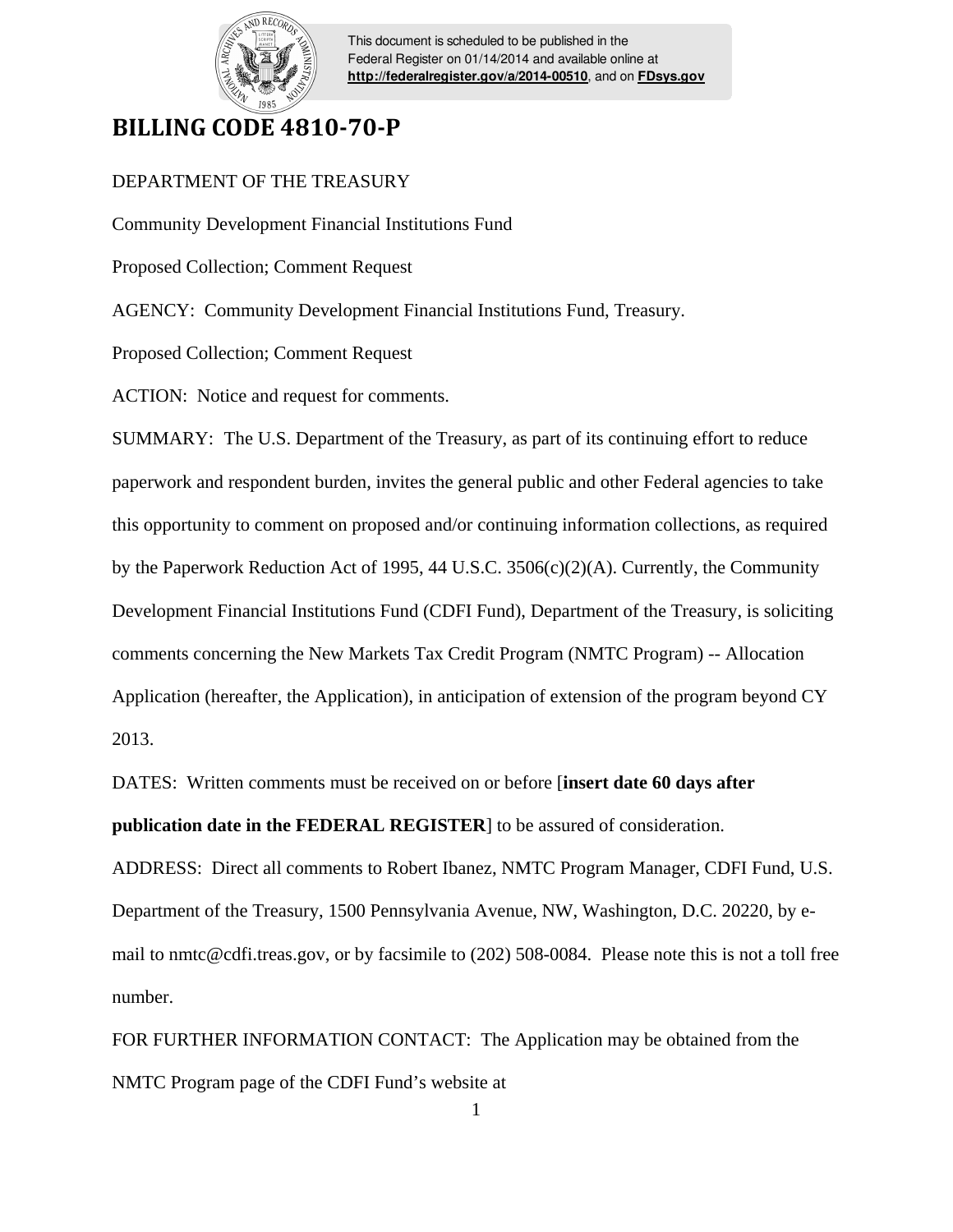http://www.cdfifund.gov/what\_we\_do/programs\_id.asp?programID=5#. Requests for additional information should be directed to Robert Ibanez, NMTC Program Manager, Community Development Financial Institutions Fund, U.S. Department of the Treasury, 1500 Pennsylvania Avenue, NW, Washington, D.C. 20220, by email to nmtc@cdfi.treas.gov, or by facsimile to (202) 508-0084. Please note this is not a toll free number.

## SUPPLEMENTARY INFORMATION:

Title: New Markets Tax Credit (NMTC) Program – Allocation Application. OMB Number: 1559-0016

ABSTRACT: Title I, subtitle C, section 121 of the Community Renewal Tax Relief Act of 2000 (the Act) amended the Internal Revenue Code (IRC) by adding IRC §45D and created the NMTC Program. The Department of the Treasury, through the CDFI Fund, Internal Revenue Service, and Office of Tax Policy, administers the NMTC Program. In order to claim the NMTC, taxpayers make Qualified Equity Investments (QEIs) in Community Development Entities (CDEs) and substantially all of the QEI proceeds must, in turn, be used by the CDE to provide investments in businesses and real estate developments in low-income communities and other purposes authorized under the statute.

 The tax credit provided to the investor totals 39 percent of the amount of the investment and is claimed over a seven-year period. In each of the first three years, the investor receives a credit equal to five percent of the total amount paid for the stock or capital interest at the time of purchase. For the final four years, the value of the credit is six percent annually. Investors may not redeem their investments in CDEs prior to the conclusion of the seven-year period without forfeiting any credit amounts they have received.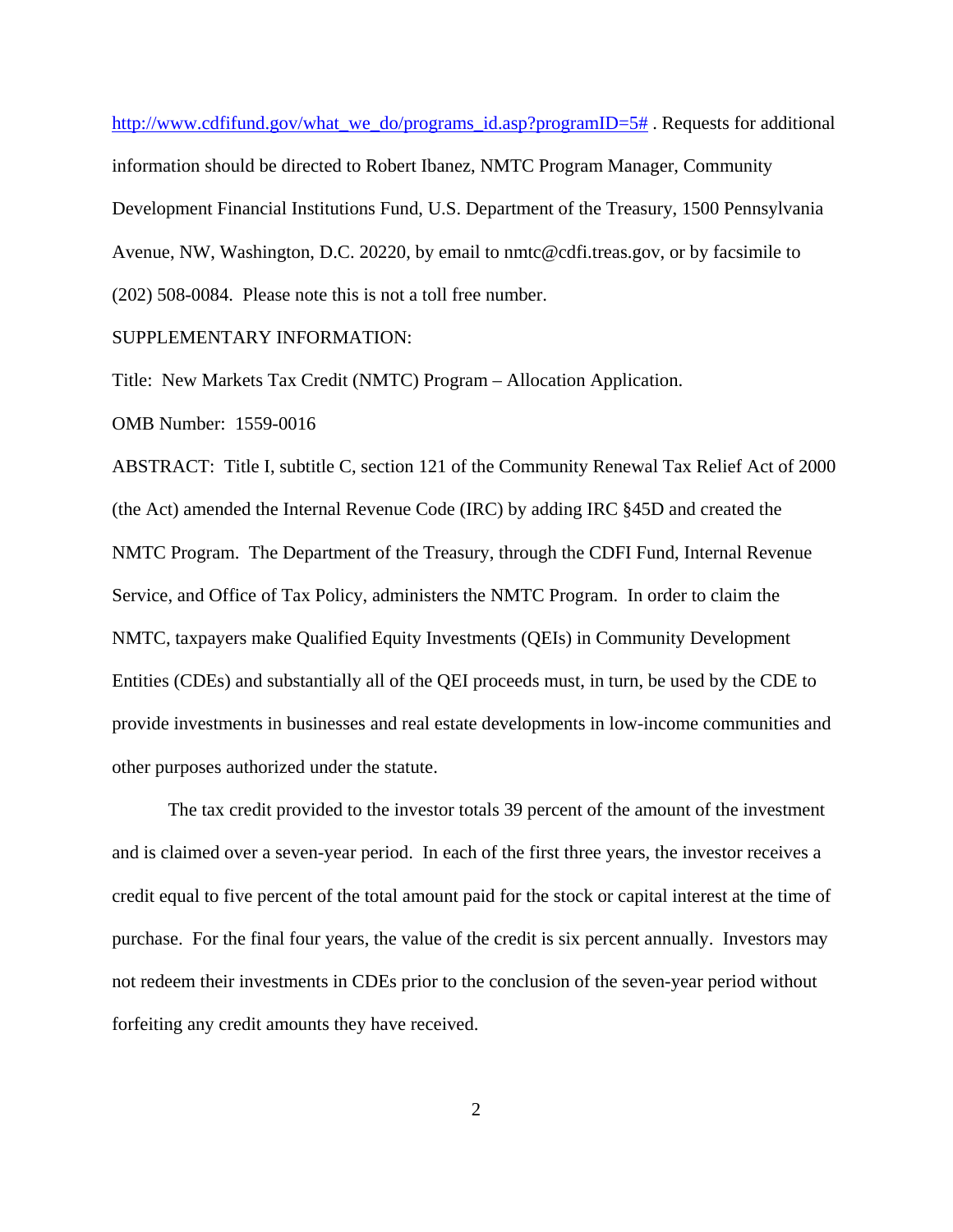The CDFI Fund is responsible for certifying organizations as CDEs, and administering the competitive allocation of tax credit authority to CDEs, which it does through annual allocation rounds. As part of the award selection process, CDEs will be required to prepare and submit an Application, which will include five key sections -Business Strategy; Community Outcomes; Management Capacity; Capitalization Strategy; and Information Regarding Prior Awards. The CDFI Fund will conduct the substantive review of each application in two parts (Phase 1 and Phase 2), as defined in a Notice of Allocation Availability for each round. In Phase 1, the application will be evaluated by reviewers to generate scores for the Business Strategy and Community Outcomes sections plus statutory priority points. The scores will be used to determine a rank-order list of the most highly-qualified CDEs. In Phase 2, the CDFI Fund will evaluate the entire application of each highly-qualified, highly-ranked CDE.

 Type of review: Regular Affected public: CDEs seeking NMTC Program allocation authority. Estimated Number of Respondents: 310 Estimated Annual Time Per Respondent: 263 Estimated Total Annual Burden Hours: 81,530 hours

Current Actions: Extension (without change)

REQUESTS FOR COMMENTS: Comments submitted in response to this notice will be summarized and/or included in the request for Office of Management and Budget approval. All comments will become a matter of public record and may be published on the Fund website at http://www.cdfifund.gov. Comments are invited on: (a) whether the collection of information is necessary for the proper performance of the functions of the agency, including whether the information shall have practical utility; (b) the accuracy of the agency's estimate of the burden of